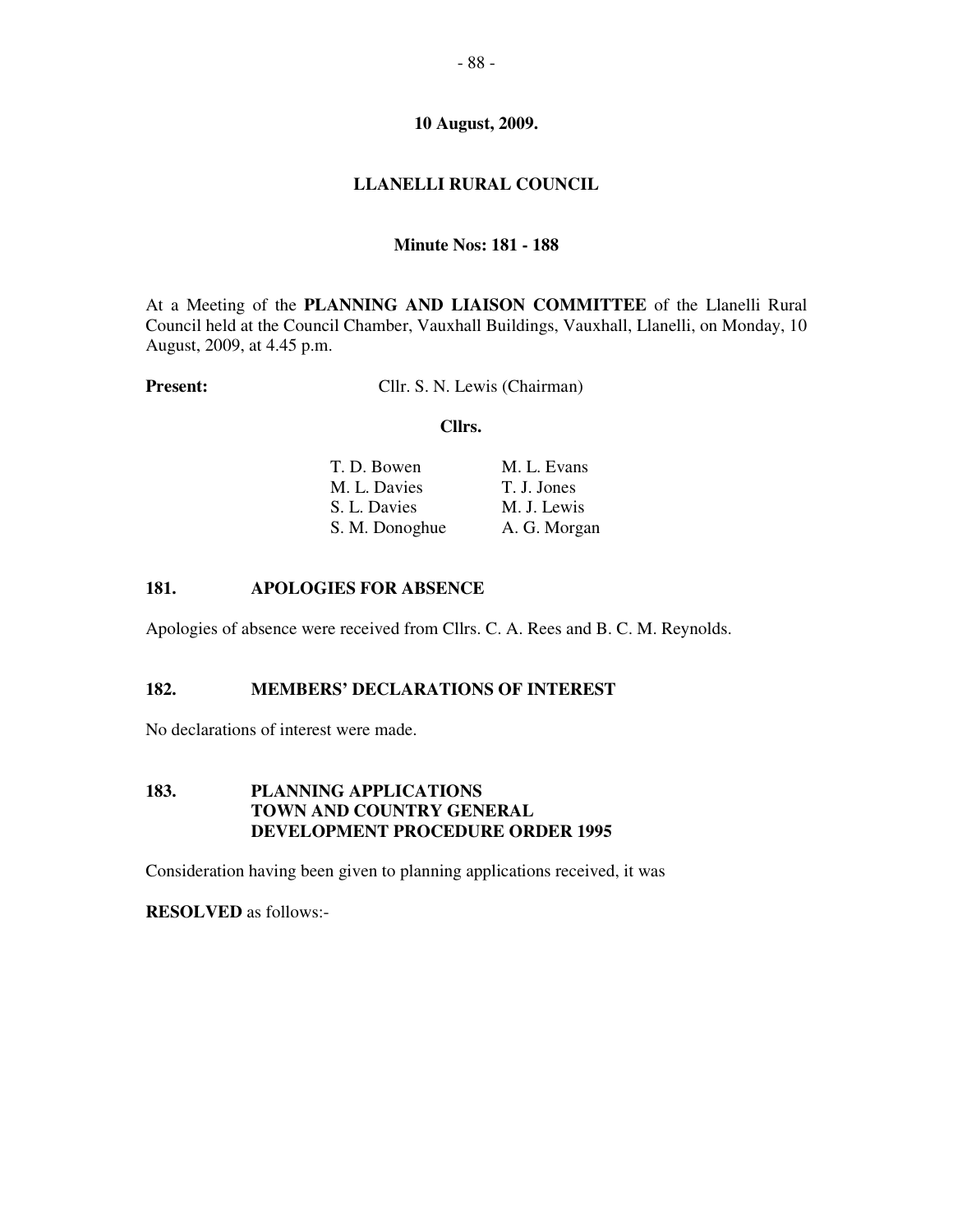| <b>Application No./</b><br><b>Development</b> | <b>Applicant/Location</b>                                                        | <b>Recommendation</b> |
|-----------------------------------------------|----------------------------------------------------------------------------------|-----------------------|
| S/18128<br>Restoration of land                | Draeth Development Ltd<br>Land at Ponthenri<br>Pentremawr Collieries<br>Llanelli | ٠                     |

OBJECTION on the following grounds:

- the detrimental impact on village life and the general well being and health of the community;
- immediate and long term affect on the environmental landscape;
- visual impact of Open Cast mining on both sides of the Gwendraeth Valley;
- increased traffic movements of haulage and plant;
- noise and dust pollution having a detrimental impact on neighbouring villages;
- water pollution;
- the gas pipeline that traversed the site;
- the detrimental impact on local ecology;
- the application did not appear to support the principles of sustainable development.

Consent was required for removal of coal and subsequent restoration of existing derelict land.

| S/21020        | Mr M Jones    | That the information |
|----------------|---------------|----------------------|
| New access and | 29 Saron Road | be noted             |
| Driveway       | Bynea         |                      |
|                | Llanelli      |                      |

Consent was required for retrospective application for the creation of new access and driveway – application withdrawn.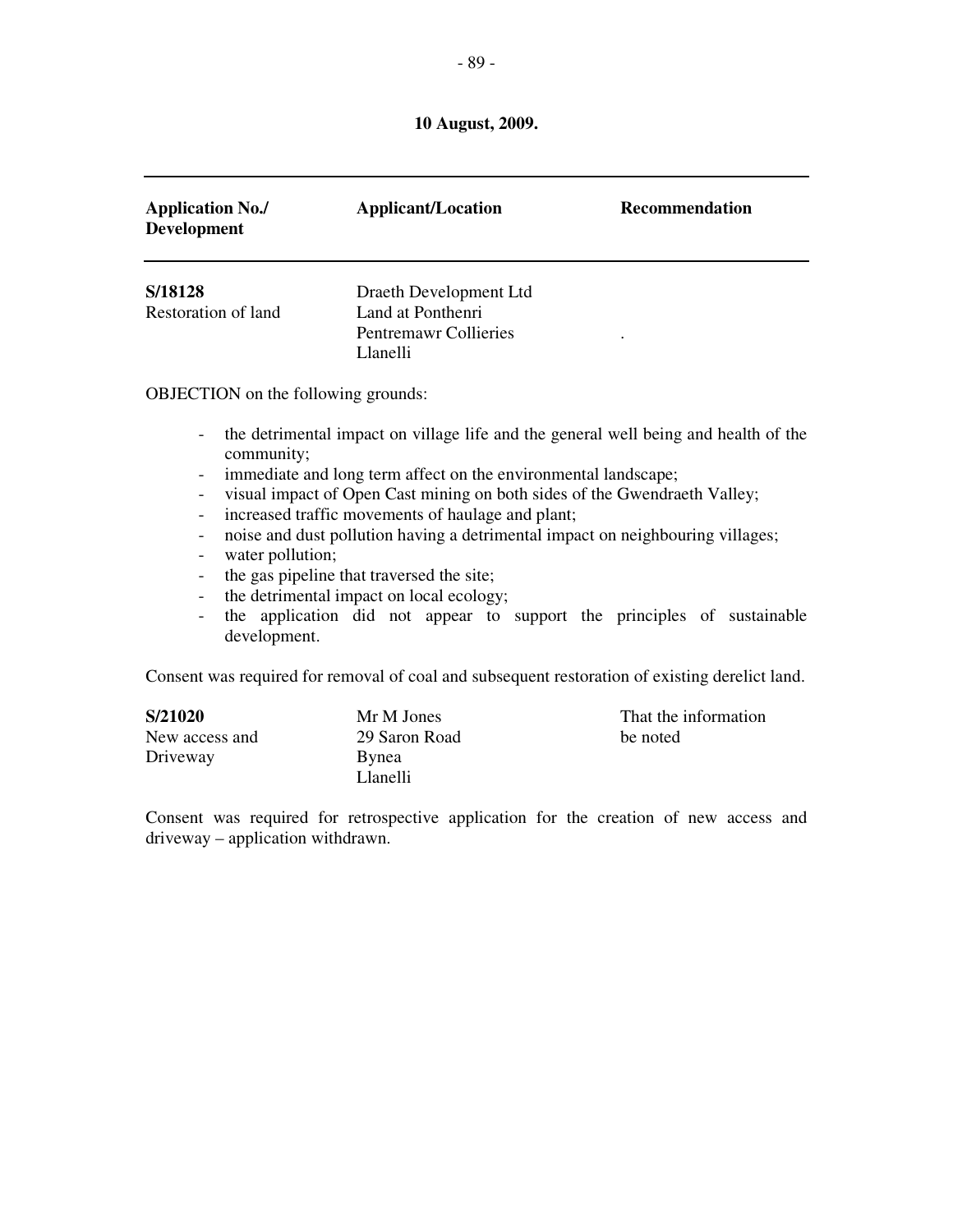| <b>Application No./</b><br>Development | <b>Applicant/Location</b>                                           | <b>Recommendation</b>                                                                                                                                                                                                                                                                                                                                                                                                  |
|----------------------------------------|---------------------------------------------------------------------|------------------------------------------------------------------------------------------------------------------------------------------------------------------------------------------------------------------------------------------------------------------------------------------------------------------------------------------------------------------------------------------------------------------------|
| S/21418<br>Dwelling                    | Mr A Griffiths<br><b>Blaenlliedi Farm</b><br>Pontyberem<br>Llanelli | NO OBJECTION<br>provided that<br>1. The proposed was<br>absolutely necessary.<br>2. The proposal not<br>causing unacceptable<br>harm to the character or<br>appearance of the area of<br>countryside.<br>3. That it be a condition<br>of planning consent that<br>the property had restricted<br>use to support agricultural<br>purposes only and<br>that<br>the dwelling may not be<br>used for any other<br>purpose. |

Consent was required for agricultural workers dwelling.

**S/21420** Mr R Thomas Variation Land at Mild May Horeb Road Five Roads

Llanelli NO OBJECTION

Consent was required for variation of condition number 1 attached to planning permission ref. S/13657 dated 11 August, 2006, to extend the period for the submission of reserved matters.

## **S/21422** Mr J Miller NO OBJECTION<br>Vehicular access 110 Tir Capel there was Vehicular access 110 Tir Capel provided there was no Llanelli detrimental impact to highway safety and to the general amenity of the property.

Consent was required for vehicular access and parking space.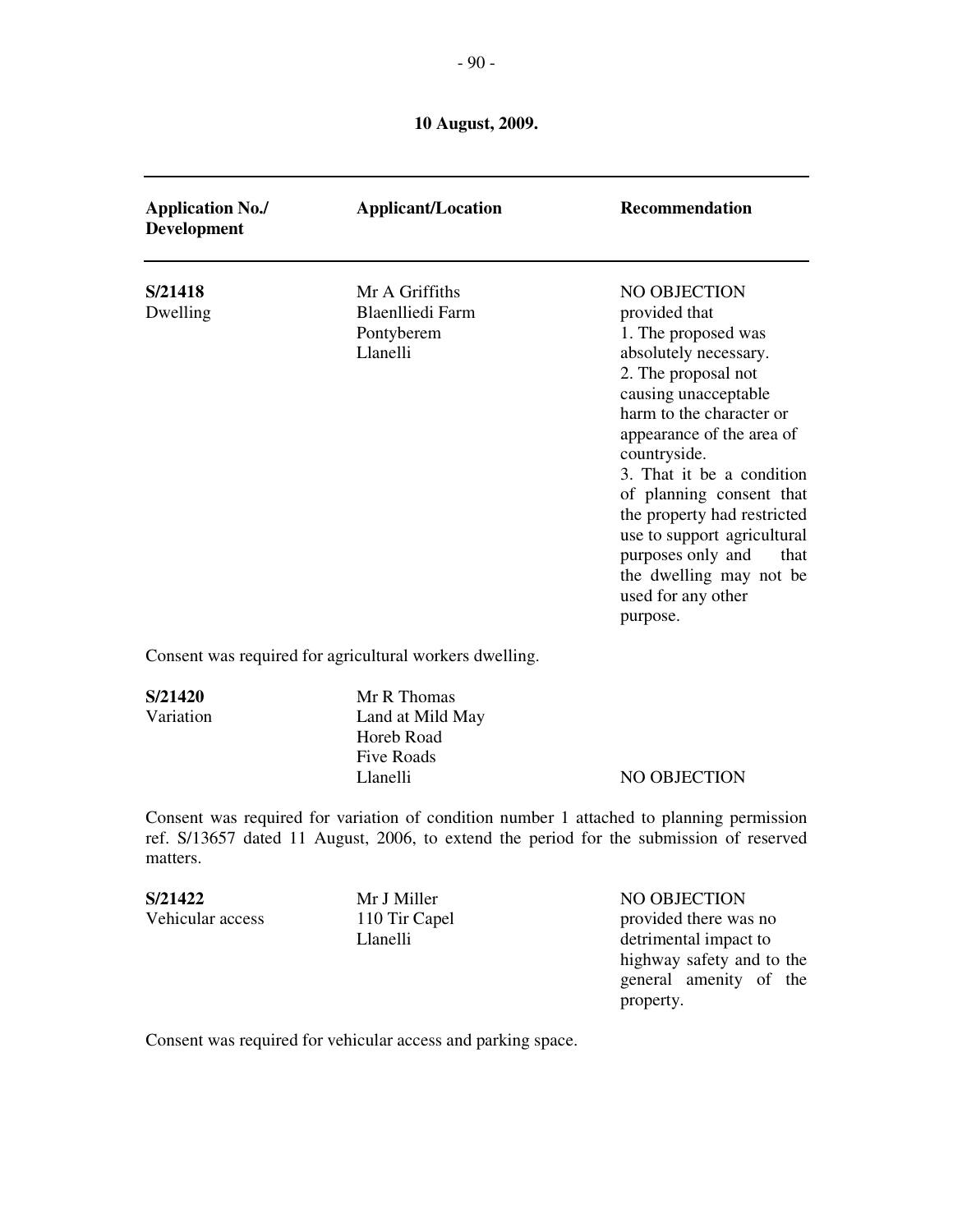| <b>Application No./</b><br><b>Development</b> | <b>Applicant/Location</b>                                                                                                                                                             | Recommendation                                                                                                                                                                                              |
|-----------------------------------------------|---------------------------------------------------------------------------------------------------------------------------------------------------------------------------------------|-------------------------------------------------------------------------------------------------------------------------------------------------------------------------------------------------------------|
| S/21466<br>Variation                          | Mr J Williams<br>44 Swiss Valley<br>Llanelli                                                                                                                                          | NO OBJECTION                                                                                                                                                                                                |
| conservatory.                                 | Consent was required for variation of condition number 2 attached to planning permission<br>ref. S/18830 dated 28 May, 2008, to allow amendment to design i.e. enlargement of         |                                                                                                                                                                                                             |
| S/21468<br>Extension                          | Mr C Morgan<br>1 Morning Bach<br><b>Five Roads</b><br>Llanelli                                                                                                                        | NO OBJECTION<br>provided that<br>1. The proposed extension<br>was subordinate to the<br>main dwelling.<br>2. There was no<br>detrimental impact on the<br>amenity and privacy of<br>neighbouring dwellings. |
|                                               | Consent was required for first floor extension (retrospective application).                                                                                                           |                                                                                                                                                                                                             |
| S/21474<br>Gravel track                       | Carmarthenshire County Council<br><b>Millennium Coastal Park</b><br><b>Eastern Gateway</b><br><b>Bynea</b><br>Llanelli                                                                | NO OBJECTION                                                                                                                                                                                                |
|                                               | Consent was required for retrospective application for the creation of a 13 metre length of<br>gravel track adjacent to the millennium coastal path for general maintenance purposes. |                                                                                                                                                                                                             |

**S/21484** Mr M Davies NO OBJECTION<br>Conversion 26 Llys Westfa provided that off s 26 Llys Westfa provided that off street<br>Swiss Valley parking could be retained Swiss Valley parking could be retained<br>
Llanelli within the curtilage of the within the curtilage of the property.

Consent was required for conversion of garage to habitable room (relaxation of condition number 3 attached to planning permission D5/12316 dated 05.03.90)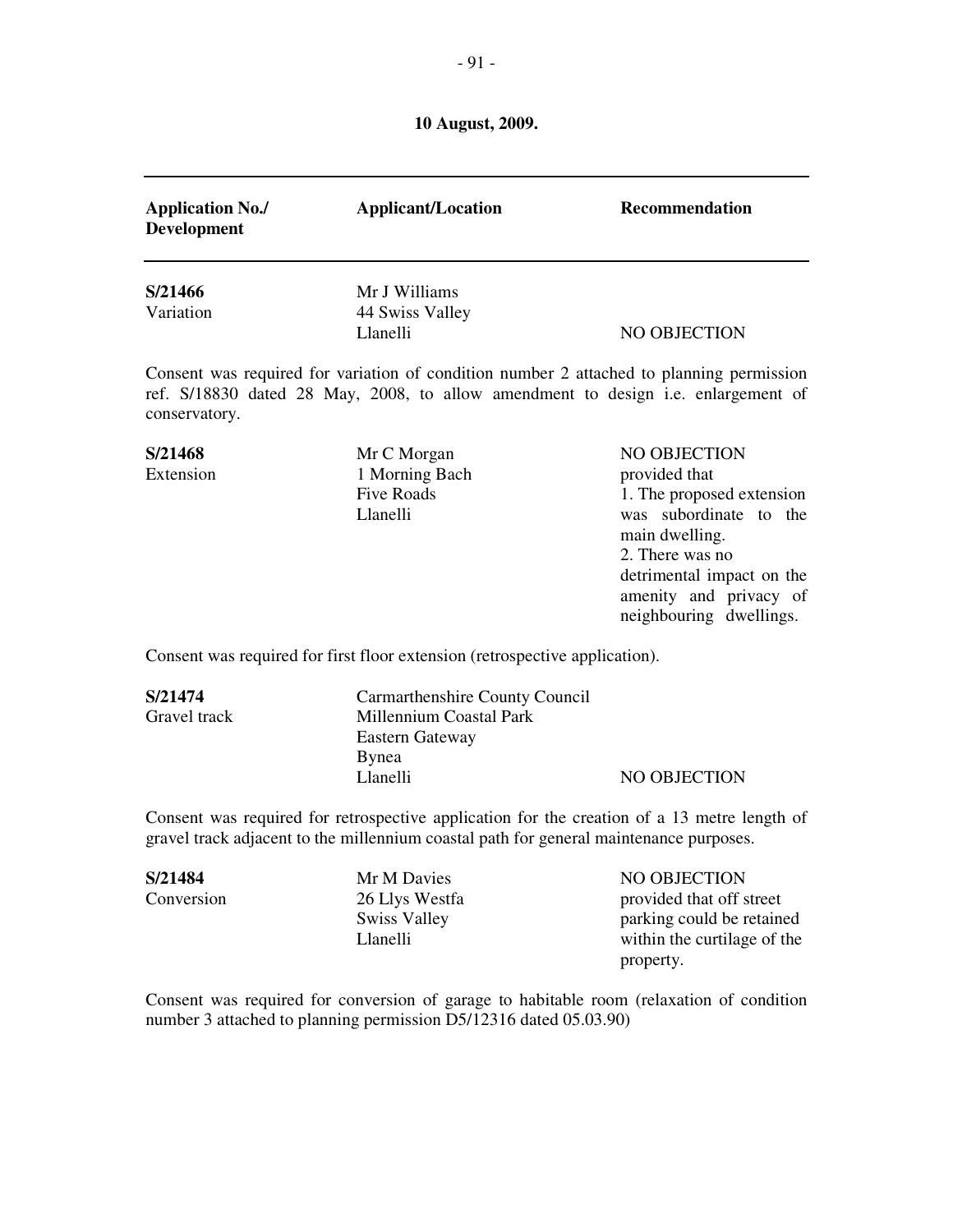| <b>Application No./</b><br><b>Development</b> | <b>Applicant/Location</b>                                          | <b>Recommendation</b>                                                                                                                                                                           |
|-----------------------------------------------|--------------------------------------------------------------------|-------------------------------------------------------------------------------------------------------------------------------------------------------------------------------------------------|
| S/21498<br>Loft conversion                    | Mr R Bevan<br>1 Penceiliogi Cottages<br>Llanelli                   | NO OBJECTION<br>provided that<br>1. The dormer window<br>loft conversion being<br>subordinate to the ridge of<br>the roof of the main<br>dwelling.<br>2. It not being of<br>incongruous design. |
|                                               | Consent was required for new dormer window to new loft conversion. |                                                                                                                                                                                                 |
| S/21501<br>Rugby posts                        | Carmarthenshire County Council<br>Berwick roundabout<br>A484       |                                                                                                                                                                                                 |

Consent was required for erection of rugby posts to form gateway feature.

Bynea

## **184. PONTYATES PRIMARY SCHOOL, HEOL LLANELLI, PONTYATES – PROPOSED 20 MPH SPEED LIMIT AND TRAFFIC CALMING**

Llanelli NO OBJECTION

Correspondence was considered from the Head of Transport and Engineering, Carmarthenshire County Council, which informed of a proposal to introduce a 20 mph speed limit and a traffic calming scheme in the vicinity of Pontyates Primary School to aid road safety.

The scheme would consist of round top road humps either side of the school entrance, 20 mph speed limit signs and roundel road markings, a red anti skid surfacing within the existing hatch road marking on the bend and a short length of a prohibition of waiting at any time near B4317 junction.

**RESOLVED** that no objection be made to the proposal.

## **185. LLWYNHENDY ROAD, LLWYNHENDY – PROPOSED 20 MPH SPEED LIMIT AND TRAFFIC CALMING**

Correspondence was received from the Head of Transport and Engineering, Carmarthenshire County Council, informing of proposals to introduce a traffic calming scheme along Llwynhendy Road, Llwynhendy, Llanelli, to aid road safety at this location.